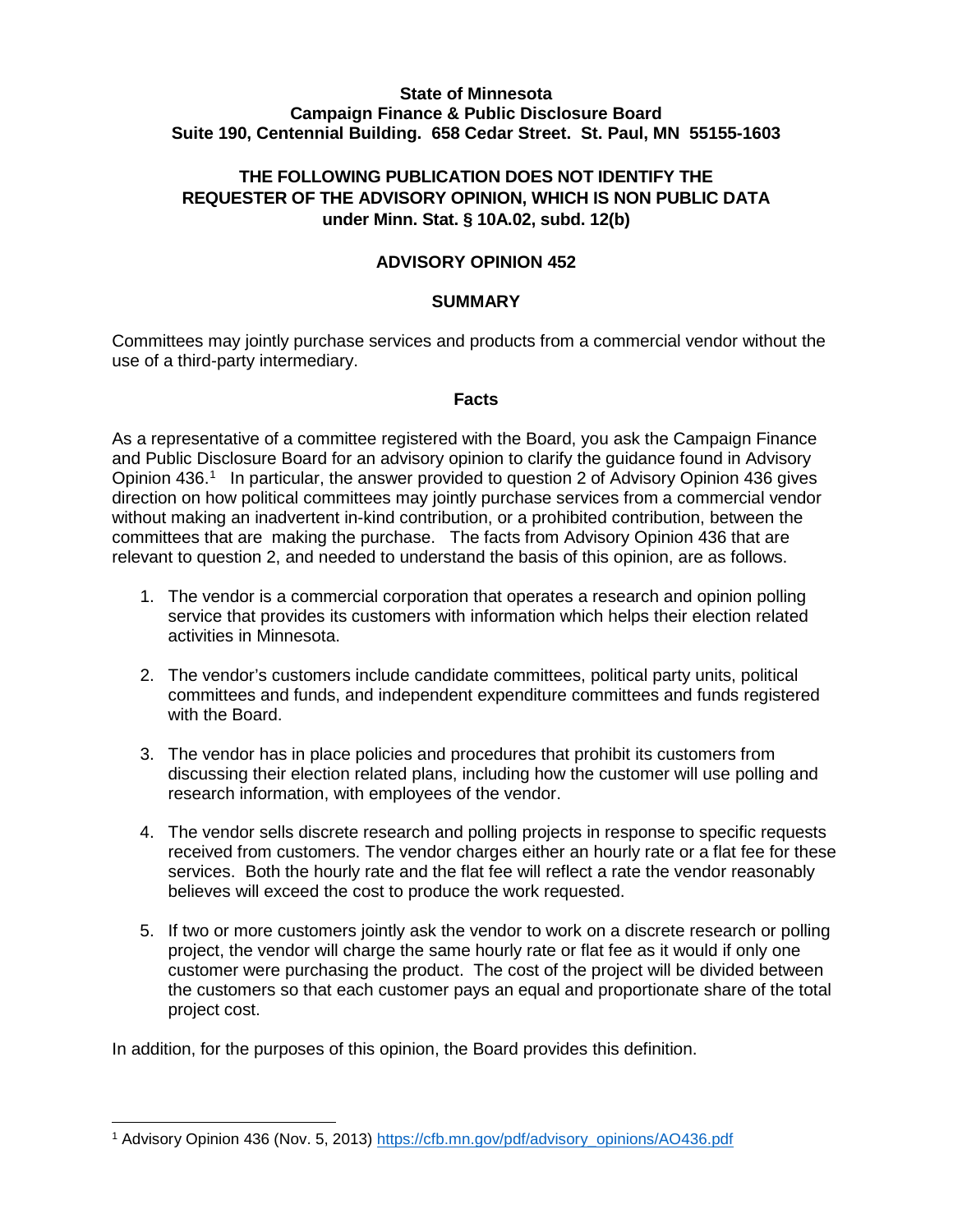6. "Bona fide use" means that each committee has an authentic, genuine, and real need for the services provided by the vendor that is autonomous of the needs of other committee(s) that jointly purchase the services.

# **Background**

Advisory opinions issued by the Board provide safe harbor to a requestor who follows the advice given in the opinion. Political committees often refer to advisory opinions that were not issued to them for guidance on their behavior and for an understanding of how the Board interprets a given statutory requirement. In this opinion, the requestor asks for clarification on Advisory Opinion 436, which it has used for guidance when making joint purchases of services with other registered political committees.

Advisory Opinion 436 was issued to a commercial vendor that provides issue and candidate related research and polling services for use in political campaigns. The vendor was willing to sell its products to two or more committees that jointly purchased the products at the same rate or flat fee that would be charged to a single committee purchasing their products. Question 2 and the opinion provided in Advisory Opinion 436 are as follows:

**Question 2:** If two or more registered committees or funds evenly share the cost of purchasing a specific set of research or polling services, will the registered committees or funds have made in-kind contributions to each other equal in value to the amount each committee or fund saved by not purchasing the services alone?

**Opinion:** No, as long as all parties that are a part of the joint purchase have a bone fide use for the services purchased and the share each party pays is equivalent to the proportionate benefit each party expects to receive from the service. Registered committees and funds, like any other consumer, try to derive the best value possible for their money. As long as all of the parties in a joint purchase of services have a legitimate use for the services, and the joint purchase is a way to buy needed services at a reduced cost, then the joint purchase is not an in-kind contribution.

If, however, a participant in a joint purchase has no need for the services acquired, then the purpose of the joint purchase changes. A party to a joint purchase of services that has no bona fide use for the services is partially subsidizing the services used by the other participants in the purchase. In this scenario the cost paid by the party that had no use for the service is an in-kind contribution to any registered committee that received the service through the joint purchase. An in-kind contribution is not necessarily prohibited, but as pointed out by Advisory Opinion 410, an in-kind contribution between an IEPC and any other type of registered committee, is a violation of Chapter 10A.

An in-kind contribution may also occur if the cost paid by a party to a joint purchase is significantly disproportionate to the parties' use of the service. In such a case, the parties must allocate the cost of the service in proportion to the benefit they received from it….

To this point in Advisory Opinion 436 the guidance is clear, a joint purchase by committees of research and polling services does not create an in-kind contribution between the committees as long as 1) each committee has a bona fide use for the services, and 2) each committee pays an equal or proportionate share of the cost of the services.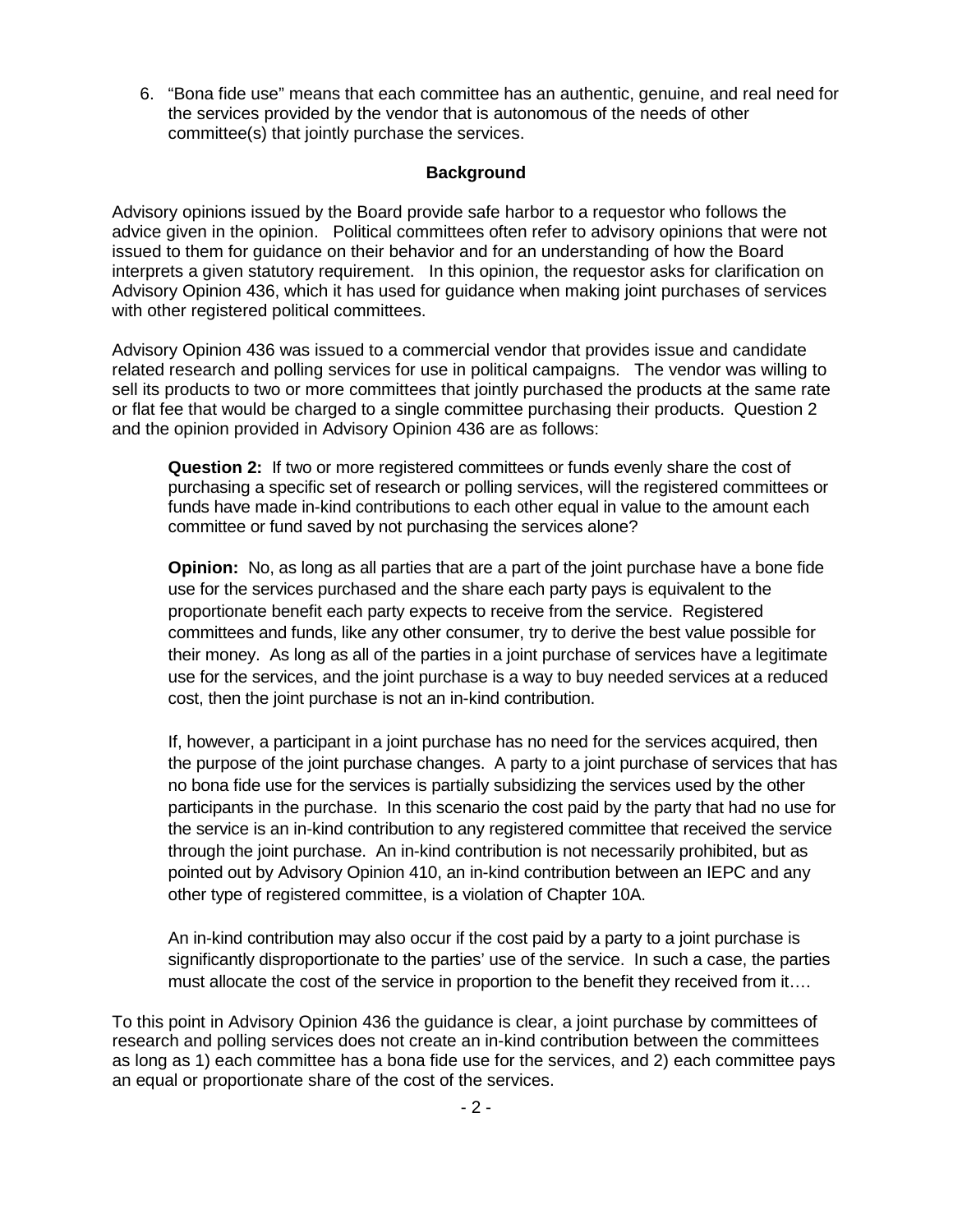However, the vendor in Advisory Opinion 436 stated that it had policies prohibiting its employees from discussing with customers their use of purchased services and the customers' election related plans. The Board noted in the opinion that these policies would prevent the vendor from ensuring that each committee involved in a joint purchase had a bona fide use for the services, and also would prevent the vendor from knowing if each committee was paying an equal or equitable share of the cost of the services. In the opinion, the Board provided that it "… may investigate to determine if all parties to the purchase had a bona fide need for the information acquired and that the amount paid in a joint purchase was appropriate."

The requestor believes that committees have tried to comply with the guidance of Advisory Opinion 436 in part by using a third-party vendor to act as a conduit between the vendor providing the services and the committees that are purchasing the services. Presumably the third-party vendor determines that each committee that participates in the joint purchase has a bona fide use for the product, and that each committee is paying an equal or equitable share of the cost.

With this background in mind, the requestor asks the following questions.

### **Issue One**

Is a third-party vendor required to properly execute a joint purchase of bona fide services from a commercial vendor?

# **Opinion One**

No, the use of a third-party vendor is not required. The committees that jointly purchase the services are ultimately responsible for complying with the provisions of Chapter 10A. Committees that agree to make a joint purchase, and wish to avoid making an in-kind contribution, will need to determine beforehand that all committees have a bona fide use for the services and that each committee pays for an equal or proportionate share of the services. As documentation of their compliance the Board recommends that the participating committees keep as records the calculations and relevant communications used to determine that an in-kind contribution did not occur.

### **Issue Two**

May committees directly contract with a vendor for services and split the costs, provided the other necessary conditions are met?

# **Opinion Two**

Yes, both this opinion and Advisory Opinion 436 acknowledge that committees may jointly purchase services assuming that no unreported or impermissible in-kind contributions occur. The use of a third-party vendor to purchase the services is permissible, but not required.

### **Issue Three**

If committees do contract directly with a vendor, does the administrative work of the committee acting as point of contact with the vendor constitute an in-kind contribution from that group to the other committees?